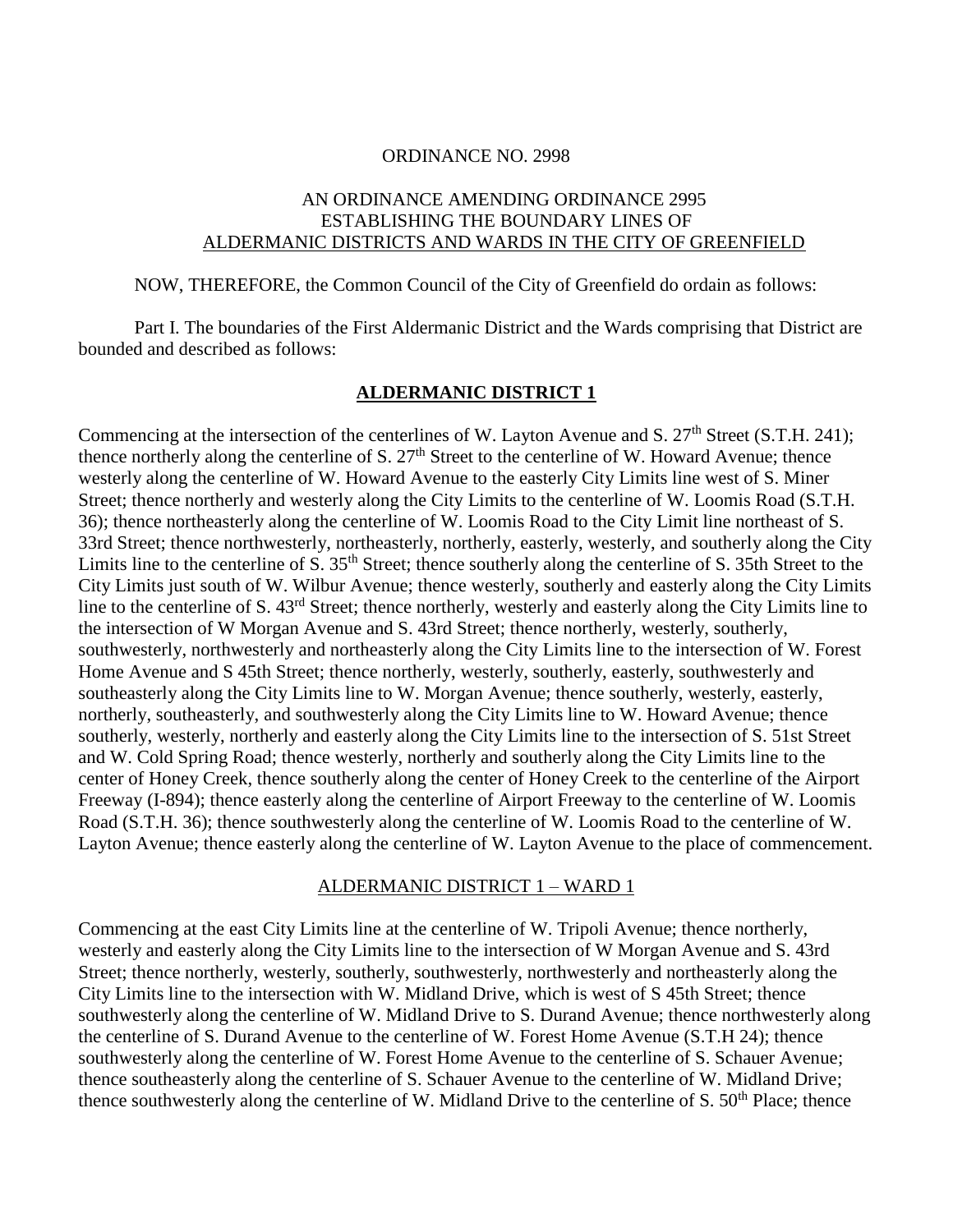south along the centerline of S. 50<sup>th</sup> Place to the centerline of W. Morgan Avenue; thence west along the centerline of W. Morgan Avenue to the City Limits line; thence southerly and westerly along the City Limits line to the centerline of W. Wilbur Avenue; thence east along the centerline of W. Wilbur Avenue to the centerline of S. 53<sup>rd</sup> Street; thence south along the centerline of S. 53<sup>rd</sup> Street to the City Limits line; thence easterly, southerly, and northerly along the City Limits line to centerline of S.45th Street; thence south along the centerline of S. 45th Street to the centerline of W. Tripoli Avenue; thence east along the centerline of W. Tripoli Avenue to the point of commencement.

# ALDERMANIC DISTRICT 1 – WARD 2

Commencing at the east City Limits line at the centerline of W. Tripoli Avenue; thence westerly along the centerline of W. Tripoli Avenue to the west City Limits line; thence southerly, westerly, northerly and easterly along the City Limits line to the centerline of W. Cold Spring Road; thence westerly, northerly and southerly along the City Limits line to the center of Honey Creek; thence southerly along the center of Honey Creek to the centerline of the Airport Freeway (I-894); thence easterly along the centerline of Airport Freeway to the centerline of W. Loomis Road (S.T.H. 36); thence northeasterly along the centerline of W. Loomis Road to the centerline of S. 43rd Street; thence northerly along the centerline of S.  $43<sup>rd</sup>$  Street to the northern City Limits line north of W. Howard Avenue; thence westerly and northerly along the City Limits line to the point of commencement.

## ALDERMANIC DISTRICT 1 – WARD 3

Commencing at the north City Limits line and the centerline of S. 35<sup>th</sup> Street; thence westerly, southerly and easterly along the City Limits line to the centerline of S. 43rd Street; thence southerly and southeasterly along the centerline of S. 43rd Street to the centerline of W. Loomis Road (S.T.H. 36); thence southwesterly along the centerline of W. Loomis Road to the centerline of the Airport Freeway (I-894); thence easterly along said Freeway centerline to the centerline of S. 35<sup>th</sup> Street; thence northerly along the centerline of S.  $35<sup>th</sup>$  Street to the point of commencement.

# ALDERMANIC DISTRICT 1 – WARD 4

Commencing at the intersection of the centerlines of S. 27<sup>th</sup> Street (S.T.H. 241) and W. Howard Avenue; thence westerly along the centerline of W. Howard Avenue to the easterly City Limits line west of S. Miner Street; thence northerly and westerly along the City Limits to the centerline of W. Loomis Road (S.T.H. 36); thence northeasterly along the centerline of W. Loomis Road to the City Limit line northeast of S. 33rd Street; thence northwesterly, northeasterly, northerly, easterly, westerly, and southerly along the City Limits line to the centerline of S. 35th Street; thence southerly along the centerline of S. 35th Street to the centerline of the Airport Freeway (I-894); thence westerly along said Freeway centerline to the centerline of W. Loomis Road; thence southwesterly along the centerline of W. Loomis Road to the centerline of W. Layton Avenue; thence easterly along the centerline of W. Layton Avenue to the centerline of S.  $27<sup>th</sup>$  Street; thence northerly along the centerline of S.  $27<sup>th</sup>$  Street to the point of commencement.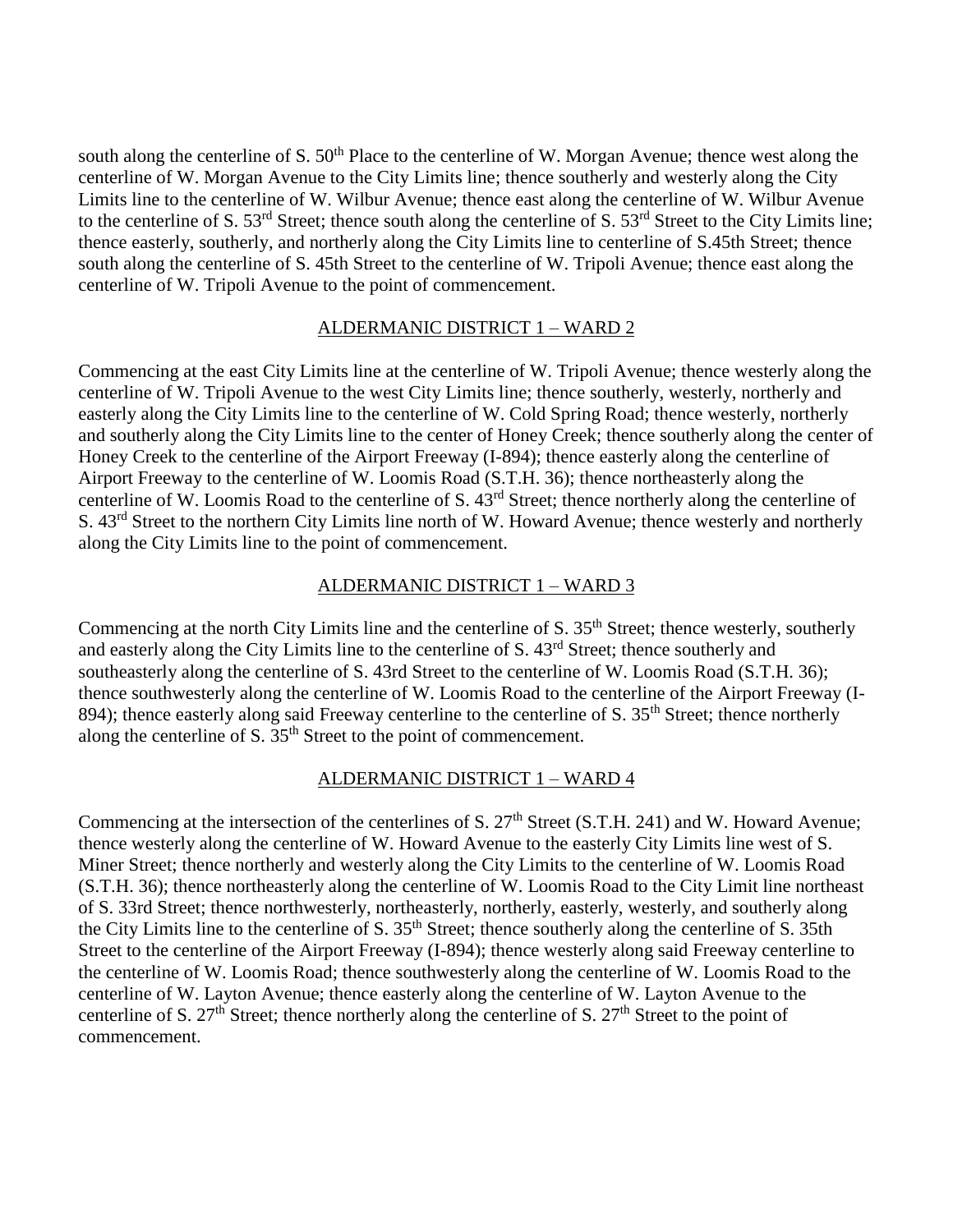#### ALDERMANIC DISTRICT 1 – WARD 5

Commencing at the intersection of the centerlines of W. Forest Home Avenue (S.T.H. 24) and S. Durand Avenue; thence southeasterly along the centerline of S. Durand Avenue to the centerline of W. Midland Drive; thence northeasterly along the centerline of W. Midland Drive to the City Limits line; thence northwesterly, northeasterly, and westerly along the City Limits line to the intersection of W. Forest Home Avenue and S. 45<sup>th</sup> Street; thence northerly, westerly, southerly, southwesterly, and easterly along the City Limits line to a point on the centerline of W. Forest Home Avenue line which is east of  $S. 46<sup>th</sup>$ Street; thence southwesterly along the centerline of W. Forest Home to the point of commencement.

## ALDERMANIC DISTRICT 1 – WARD 6

Commencing at the intersection of the centerlines of W. Morgan Avenue and S.  $50<sup>th</sup>$  Place; thence westerly along the centerline of W. Morgan Avenue to the City Limits line; thence northerly along the City Limits line to the centerline of W. Forest Home Avenue (S.T.H. 24); thence northeasterly, southeasterly, and northwesterly along the City Limits line to the intersection of W. Forest Home Avenue and S. Schauer Avenue; thence southeasterly along the centerline of S. Schauer Avenue to the intersection of W. Midland Drive; thence southwesterly along the centerline of W. Midland Drive to the centerline of S.  $50<sup>th</sup>$  Place; thence southerly along the centerline of S.  $50<sup>th</sup>$  Place to the point of commencement.

# ALDERMANIC DISTRICT 1 – WARD 7

Commencing at the intersection of the centerlines of W. Wilbur Avenue and S. 53<sup>rd</sup> Street: thence southerly along the centerline of S. 53<sup>rd</sup> Street to the City Limits line; thence westerly and northerly along the City Limits line the centerline of W. Wilbur Avenue; thence easterly along the centerline of W. Wilbur Avenue to the point of commencement.

Part II. The boundaries of the Second Aldermanic District and the Wards comprising that District are bounded and described as follows:

# **ALDERMANIC DISTRICT 2**

Commencing at the northerly City Limits line and the centerline of S. 76<sup>th</sup> Street; thence westerly, northerly and easterly along the City Limits line to the centerline of S. 92<sup>nd</sup> Street; thence southerly along the centerline of S. 92<sup>nd</sup> Street to the centerline of W. Cold Spring Road; thence westerly along the centerline of W. Cold Spring Road to the centerline of the eastbound Rock Freeway-to- northbound Airport Freeway; thence southerly and southwesterly along said Freeway centerline to the center of the Root River; thence southeasterly along the center of the Root River to the southern City Limits line; thence northeasterly, easterly, westerly and southerly along the City Limits line to the centerline of S. 60<sup>th</sup> Street; thence northerly along the centerline of S.  $60<sup>th</sup>$  Street to the centerline of W. Layton Avenue; thence westerly along the centerline of W. Layton Avenue to the centerline of S.  $76<sup>th</sup>$  Street; thence northerly along the centerline of S. 76<sup>th</sup> Street to the point of commencement.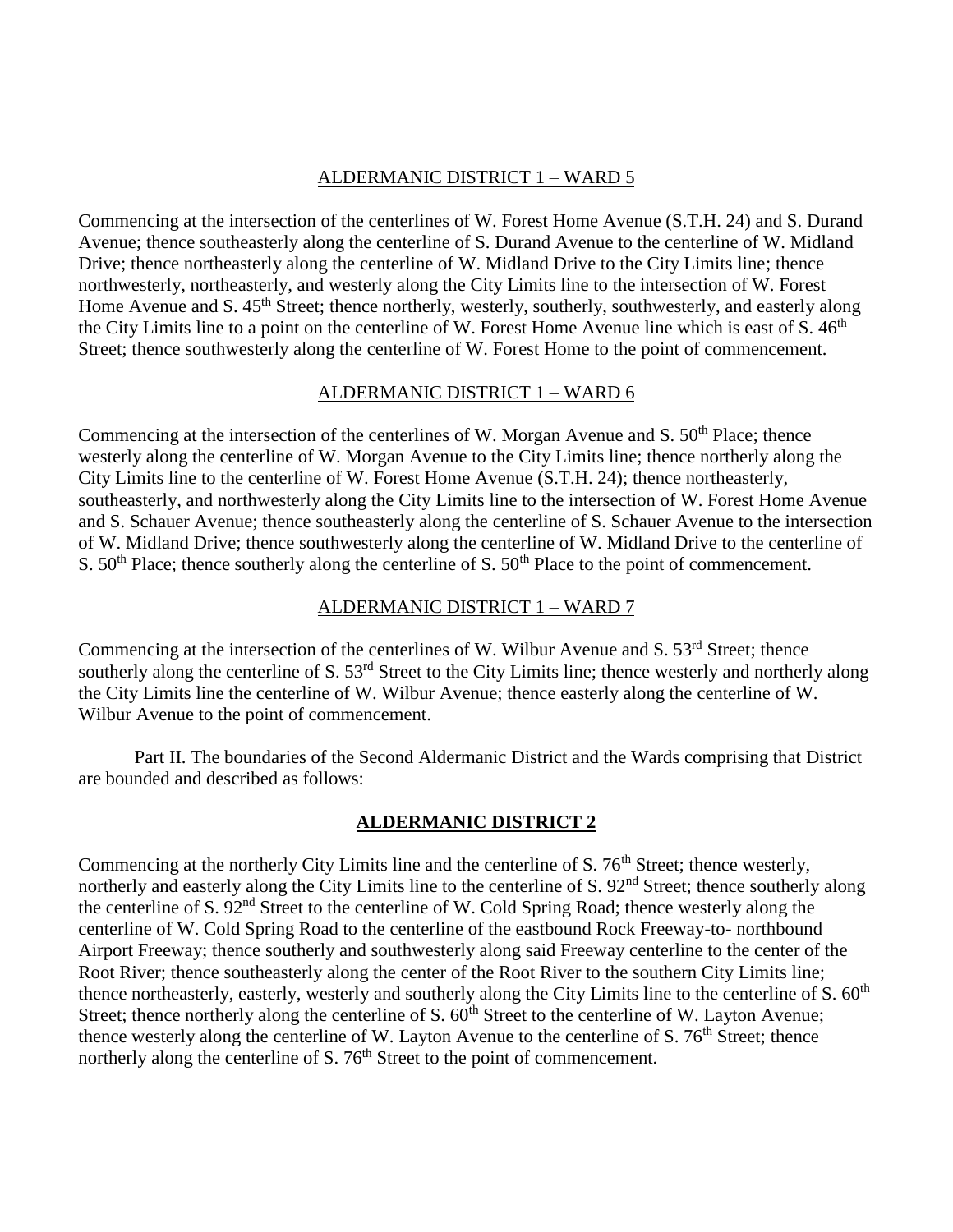#### ALDERMANIC DISTRICT 2 – WARD 8

Commencing at the intersection of the centerlines of S.  $60<sup>th</sup>$  Street and W. Layton Avenue; thence westerly along the centerline of W. Layton Avenue to the centerline of S.  $76<sup>th</sup>$  Street; thence southerly along the centerline of S. 76<sup>th</sup> Street to the centerline of W. Edgerton Avenue; thence westerly along the centerline of W. Edgerton Avenue to the southerly City Limits line; thence southerly, westerly, northerly and easterly along the southerly City Limits line to the centerline of S. 60<sup>th</sup> Street; thence northerly along the centerline of  $S. 60<sup>th</sup>$  Street to the point of commencement.

#### ALDERMANIC DISTRICT 2 – WARD 9

Commencing at the northerly City Limits line and the centerline of S. 76<sup>th</sup> Street; thence westerly, northerly and easterly along the City Limits line to the centerline of S. 84<sup>th</sup> Street; thence southerly along the centerline of S. 84<sup>th</sup> Street to the southern City Limits line; thence northeasterly, easterly, westerly and southerly along the City Limits line to the centerline of W. Edgerton Avenue; thence easterly along the centerline of W. Edgerton Avenue to the centerline of S.  $76<sup>th</sup>$  Street; thence northerly along the centerline of S. 76th Street to the point of commencement.

## ALDERMANIC DISTRICT 2 – WARD 10

Commencing at the intersection of the centerlines of S. 84<sup>th</sup> Street and W. Cold Spring Road; thence westerly along the centerline of W. Cold Spring Road to the centerline of the S. 92<sup>nd</sup> Street; thence southerly along the centerline of S. 92<sup>nd</sup> Street to a point which 1318.91 feet north of the southeast corner of the southeast quarter of Section 20-T6N-R21E; thence westerly 55.01 feet to the northeast corner of Certified Survey Map 4949, thence westerly along the north line of said Certified Survey map to the northwest corner of said Certified Survey Map, which is the center of the southeast quarter of Section 20- T6N-R21E; thence southerly to the centerline of W. Layton Avenue; thence easterly along the centerline of W. Layton Avenue to a point which is 1009.30 feet west of S. 84<sup>th</sup> Street, thence south 60 feet to the right-of-way line of W. Layton Avenue, thence southerly and southeasterly along the east line of Certified Survey Map 5635, thence continuing southeasterly along the easterly property line of tax key #615-9989-000 and its extension to the centerline of W. Forest Home Avenue (S.T.H. 24); thence northeasterly along the centerline of W. Forest Home Avenue to the centerline of S. 84<sup>th</sup> Street; thence northerly along the centerline of S. 84<sup>th</sup> Street to the point of commencement.

## ALDERMANIC DISTRICT 2 – WARD 11

Commencing at the northern City Limits line and the centerline of S. 84<sup>th</sup> Street; thence westerly along the City Limits line to the centerline of S.  $92<sup>nd</sup>$  Street; thence southerly along the centerline of S.  $92<sup>nd</sup>$ Street to the centerline of W. Cold Spring Road; thence easterly along the centerline of W. Cold Spring Road to the centerline of S. 84<sup>th</sup> Street; thence northerly along the centerline of S. 84<sup>th</sup> Street to the point of commencement.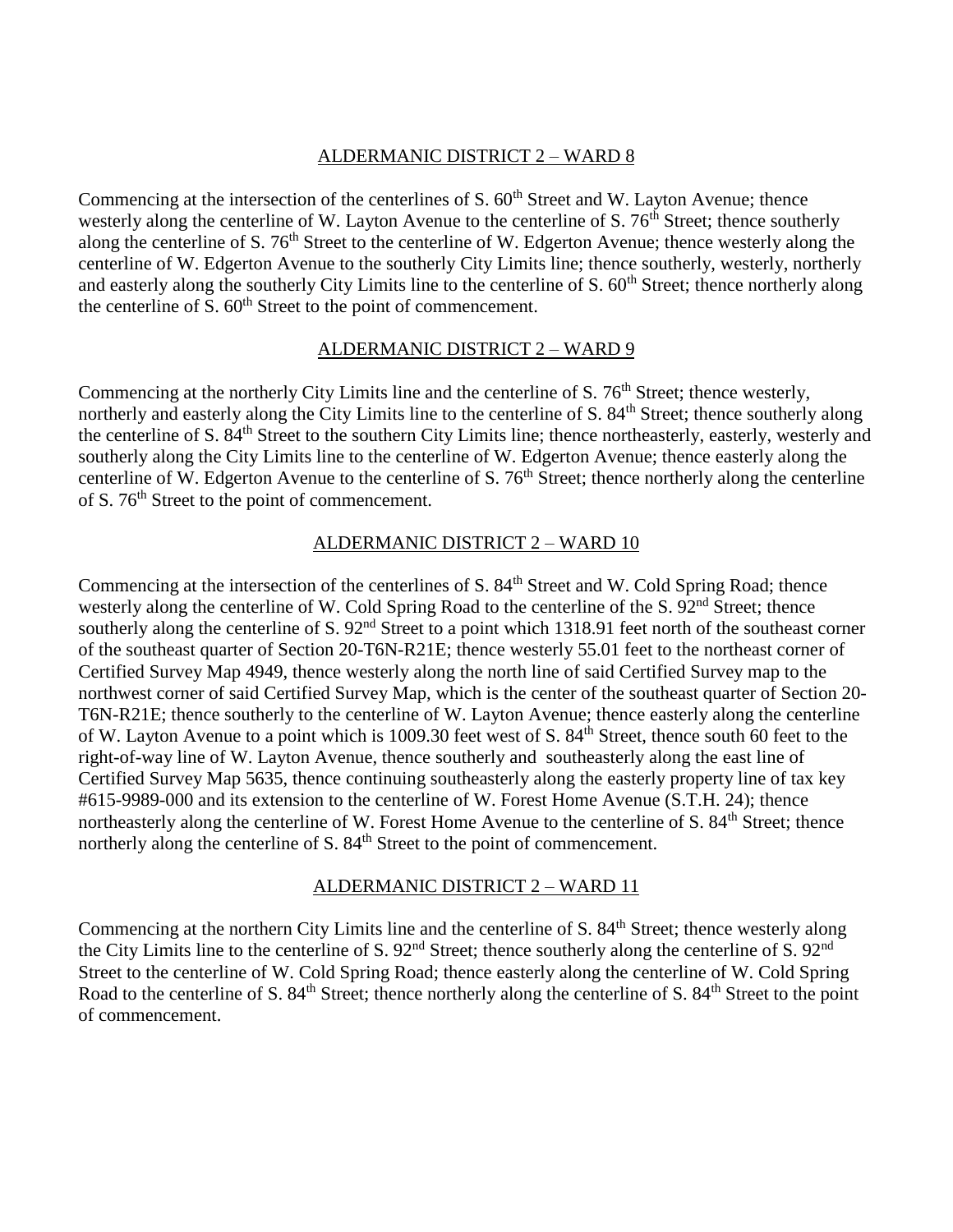#### ALDERMANIC DISTRICT 2 – WARD 12

Commencing at the intersection of the centerlines of S. 92<sup>nd</sup> Street and W. Cold Spring Road; thence westerly along the centerline of W. Cold Spring Road to the centerline of the eastbound Rock Freeway-tonorthbound Airport Freeway; thence southerly and southwesterly along the centerline of said Freeway to the center of the Root River; thence southeasterly along the center of the Root River to the southern City Limits line; thence northeasterly along the City Limits line to the southerly extension of the centerline of S. Woodlawn Place; thence easterly along the City Limits line to the centerline of S. 84<sup>th</sup> Street, thence northerly along said centerline to the intersection of S. 84<sup>th</sup> Street and W. Forest Home Avenue (S.T.H. 24); thence southwesterly along the centerline of W. Forest Home Avenue to the extension of the easterly property line of tax key #615-9989-000, thence northwesterly along said property line to the southeast corner of Certified Survey Map 5635, then northwesterly and northerly along the east line of said Certified Survey Map to the south right-of-way line of W. Layton Avenue, thence north 60 feet to the centerline of W. Layton Avenue, thence westerly along said centerline to a point which is 1325.55 feet west of S. 92<sup>nd</sup> Street, thence northerly to the center of the southeast quarter of Section 20-T6N-R21E, and a point which is the northwest corner of Certified Survey Map 4949, thence easterly along the north line of said Certified Survey Map and its extension to the centerline of S. 92<sup>nd</sup> Street, thence northerly along said centerline to the point of commencement.

Part III. The boundaries of the Third Aldermanic District and the Wards comprising that District are bounded and described as follows:

# **ALDERMANIC DISTRICT 3**

Commencing at the intersection of the centerlines of W. Morgan Avenue and S. 124<sup>th</sup> Street, which is also the western City Limits line; thence southerly along the centerline of S.  $124<sup>th</sup>$  Street to the southern City Limits line; thence easterly, southerly and northerly along the City Limits line to the center of the Root River; thence northwesterly along the center of the Root River to the centerline of the eastbound Rock Freeway-to-northbound Airport Freeway; thence northeasterly and northerly along the centerline of said Freeway to the centerline of W. Cold Spring Road; thence easterly along the centerline of W. Cold Spring Road to the centerline of S. 92<sup>nd</sup> Street; thence northerly along the centerline of S. 92<sup>nd</sup> Street to the centerline of W. Howard Avenue, which is also the north City Limits line; thence westerly and northerly along the City Limits line to the centerline of W. Oklahoma Avenue, which is also the north City Limits line; thence westerly and southerly along the City Limits line to the centerline of S. 108<sup>th</sup> Street (S.T.H. 100); thence southerly along the centerline of S. 108<sup>th</sup> Street to the centerline of W. Morgan Avenue; thence westerly along the centerline of W. Morgan Avenue to the point of commencement. Excepting that part in the City of West Allis.

## ALDERMANIC DISTRICT 3 – WARD 13

Commencing at the intersection of the centerlines of S.  $92<sup>nd</sup>$  Street and W. Howard Avenue; thence westerly along the centerline of W. Howard Avenue to the centerline of S. 108<sup>th</sup> Street (S.T.H. 100); thence southerly along the centerline of S. 108<sup>th</sup> Street to the centerline of W. Layton Avenue; thence easterly along the centerline of W. Layton Avenue to the center of the Root River; thence northwesterly along the center of the Root River to the centerline of the eastbound Rock Freeway-to-northbound Airport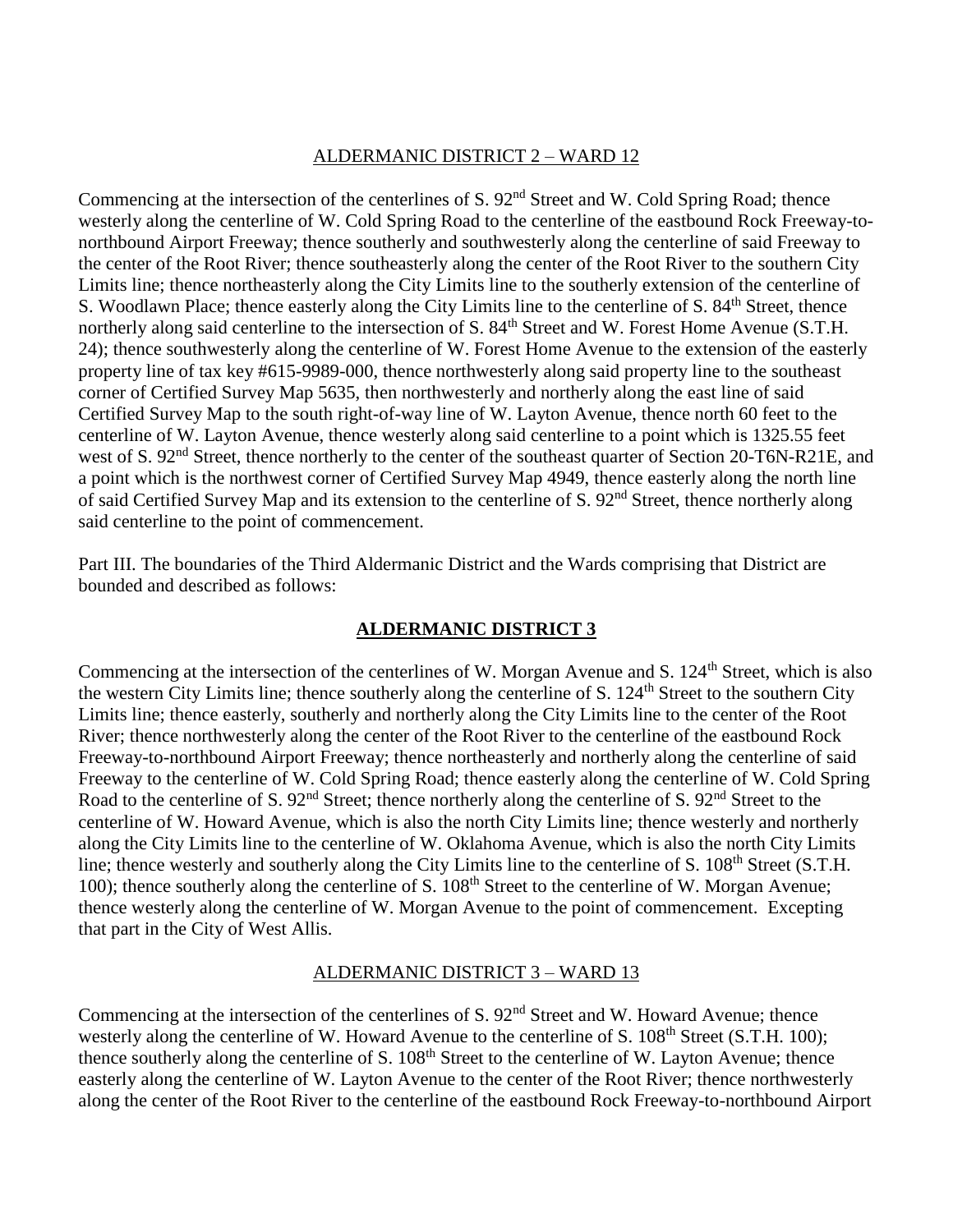Freeway; thence northeasterly and northerly along said Freeway centerline to the centerline of W. Cold Spring Road; thence easterly along the center of W. Coldspring Road to the centerline of S. 92<sup>nd</sup> Street; thence northerly along the centerline of S. 92<sup>nd</sup> Street to the point of commencement.

## ALDERMANIC DISTRICT 3 – WARD 14

Commencing at the intersection of the centerlines of W. Morgan Avenue and S. 124<sup>th</sup> Street; thence southerly along the centerline of S. 124<sup>th</sup> Street to the centerline of W. Howard Avenue; thence easterly and southeasterly along the centerline of W. Howard Avenue to the centerline of W. Beloit Road; thence northeasterly along the centerline of W. Beloit Road to the centerline of S. 108<sup>th</sup> Street (S.T.H. 100); thence southerly along the centerline of S. 108<sup>th</sup> Street to the centerline of W. Howard Avenue; thence easterly along the centerline of W. Howard Avenue to the north City Limits line, at approximately S. 100<sup>th</sup> Street extended; thence northerly along the City Limits line to the centerline of W. Oklahoma Avenue, which is also the north City Limits line; thence westerly and southerly along the City Limits line to the centerline of S. 108<sup>th</sup> Street; thence southerly along the centerline of S. 108<sup>th</sup> Street to the centerline of W. Morgan Avenue; thence westerly along W. Morgan Avenue to the point of commencement. Excepting that part of the City of West Allis.

# ALDERMANIC DISTRICT 3 – WARD 15

Commencing at the intersection of the centerlines of W. Howard Avenue and S. 124<sup>th</sup> Street; thence southerly along the centerline of S.  $124<sup>th</sup>$  Street to the centerline of the Rock Freeway (I-43) right-of-way; thence easterly along the centerline of said freeway to the centerline of S. 116<sup>th</sup> Street; thence northerly along the centerline of S. 116<sup>th</sup> Street to the centerline of W. Cold Spring Road; thence easterly along the centerline of W. Cold Spring Road to the centerline of S. 108<sup>th</sup> Street (S.T.H. 100); thence northerly along the centerline of S. 108<sup>th</sup> Street to the centerline of W. Beloit Road; thence southwesterly along the centerline of W. Beloit Road to the centerline of W. Howard Avenue; thence northwesterly and westerly along the centerline of W. Howard Avenue to the point of commencement.

# ALDERMANIC DISTRICT 3 – WARD 16

Commencing at the intersection of the centerlines of the Rock Freeway (I-43) right-of-way and S. 124<sup>th</sup> Street; thence southerly along the centerline of S.  $124<sup>th</sup>$  Street to the south City Limits line; thence easterly, southerly and northerly along the City Limits line to the center of the Root River; thence northwesterly along the center of the Root River to the centerline of W. Layton Avenue; thence westerly along the centerline of W. Layton Avenue to the centerline of S.  $108<sup>th</sup>$  Street (S.T.H. 100); thence northerly along the centerline of S. 108<sup>th</sup> Street to the centerline of W. Cold Spring Road; thence westerly along the centerline of W. Cold Spring Road to the centerline of S. 116<sup>th</sup> Street; thence southerly along the centerline of S.  $116<sup>th</sup>$  Street to the centerline of the Rock Freeway (I-43) right-of-way; thence westerly along the centerline of the Rock Freeway (I-43) right-of-way to the point of commencement.

Part IV. The boundaries of the Fourth Aldermanic District and the Wards comprising that District are bounded and described as follows: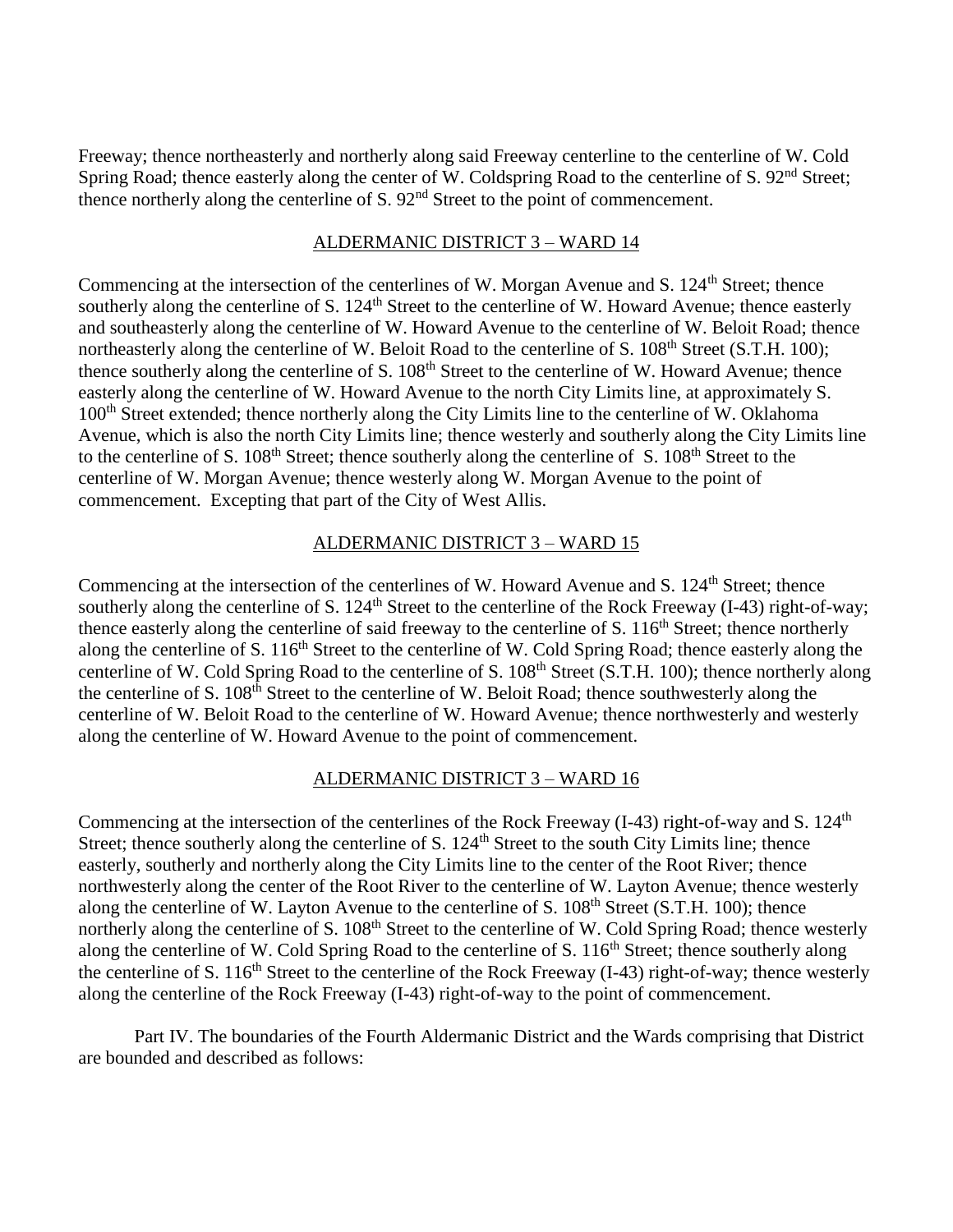#### **ALDERMANIC DISTRICT 4**

Commencing at the intersection of the centerlines of S. 76<sup>th</sup> Street and W. Layton Avenue; thence easterly along the centerline of W. Layton Avenue to the centerline of S.  $60<sup>th</sup>$  Street; thence southerly along the centerline of S. 60<sup>th</sup> Street to the south City Limits line; thence easterly, southwesterly and southeasterly along the City Limits Line to the centerline of W. Loomis Road (S.T.H. 36); thence northeasterly along the centerline of W. Loomis Road to the centerline of the Airport Freeway (I-894); thence westerly along the centerline of the Airport Freeway to the center of Honey Creek; thence northwesterly along the center of Honey Creek to the centerline of W. Cold Spring Road; thence westerly along the centerline of W. Cold Spring Road to the centerline of S.  $60<sup>th</sup>$  Street; thence northerly along the centerline of S.  $60<sup>th</sup>$  Street to its intersection with the centerline of W. Waterford Avenue; thence easterly along the centerline of W. Waterford Avenue to its intersection with S. 55th Street; thence north along the centerline of S. 55th Street to its intersection with the centerline of W. Howard Avenue; thence westerly, northerly, northeasterly, northwesterly, southwesterly, southeasterly, southerly and easterly along the City Limits line to a point on the centerline of W. Forest Home Avenue just southwest of S. 56th Street; thence northeasterly and southerly along the City Limits line to a point on the centerline of W. Howard Avenue; thence easterly, southerly, westerly, northerly, northwesterly and easterly along the City Limits to a point on the centerline of W. Howard Avenue approximately 555 feet west of S. 60th Street; thence westerly along the centerline of W. Howard Avenue to the centerline of W. Forest Home Avenue; thence southwesterly along the centerline of W. Forest Home Avenue to a point in the north line, extended, of W.E.P.Co. right-of-way, said point being a point in the north City Limits line; thence westerly along the City Limits line to the centerline of S.  $76<sup>th</sup>$  Street; thence southerly along the centerline of S.  $76<sup>th</sup>$  Street to the point of commencement.

#### ALDERMANIC DISTRICT 4 – WARD 17

Commencing at the intersection of the centerlines of S. 76<sup>th</sup> Street and W. Layton Avenue; thence easterly along the centerline of W. Layton Avenue to the centerline of S. 68<sup>th</sup> Street; thence northerly along the centerline of S. 68<sup>th</sup> Street to the centerline of W. Forest Home Avenue, which is also the north City Limits line; thence southwesterly and westerly along the north City Limits line to the centerline of  $S. 76<sup>th</sup>$ Street; thence southerly along the centerline of S. 76<sup>th</sup> Street to the point of commencement.

#### ALDERMANIC DISTRICT 4 – WARD 18

Commencing at the intersection of the centerlines of S.  $60<sup>th</sup>$  Street and W. Bottsford Avenue; thence northerly along the centerline of S.  $60<sup>th</sup>$  Street to its intersection with the centerline of W. Waterford Avenue; thence easterly along the centerline of W. Waterford Avenue to its intersection with S. 55th Street; thence north along the centerline of S. 55th Street to its intersection with the centerline of W. Howard Avenue; thence westerly, northerly, northeasterly, northwesterly, southwesterly, southeasterly, southerly and easterly along the City Limits line to a point on the centerline of W. Forest Home Avenue (S.T.H. 36) just southwest of S. 56th Street; thence northeasterly and southerly along the City Limits line to a point on the centerline of W. Howard Avenue; thence easterly, southerly, westerly, northerly, northwesterly and easterly along the City Limits to a point on the centerline of W. Howard Avenue approximately 555 feet west of S. 60th Street; thence westerly along the centerline of W. Howard Avenue to the centerline of W. Forest Home Avenue; thence southwesterly along the centerline of W. Forest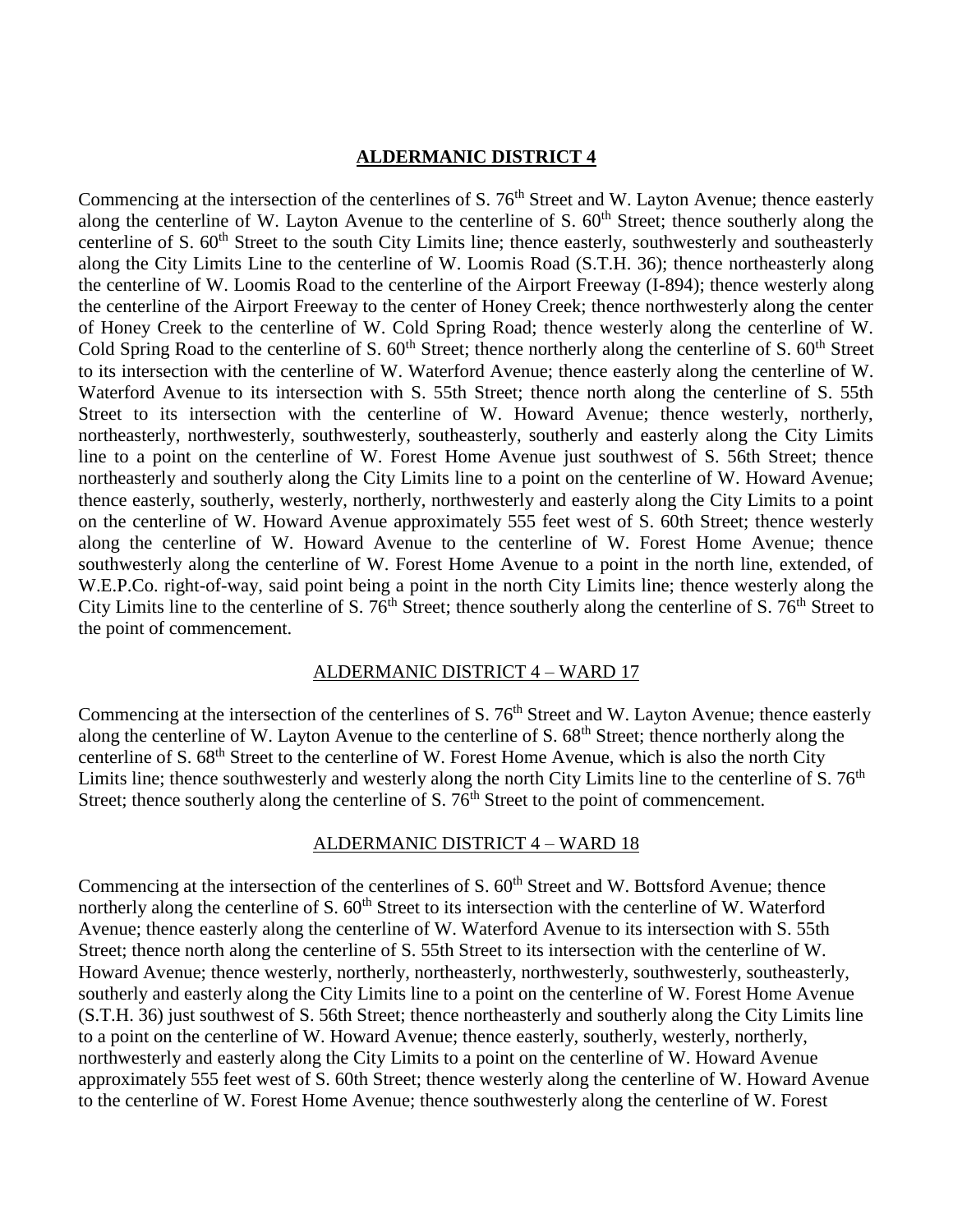Home Avenue to the centerline of S. 68<sup>th</sup> Street; thence southerly along the centerline of S. 68<sup>th</sup> Street to the centerline of W. Bottsford Avenue; thence easterly along the centerline of W. Bottsford Avenue to the point of commencement.

#### ALDERMANIC DISTRICT 4 – WARD 19

Commencing at the intersection of the centerlines of S. 68<sup>th</sup> Street and W. Layton Avenue; thence easterly along the centerline of W. Layton Avenue to the centerline of S. 60<sup>th</sup> Street; thence northerly along the centerline of S. 60<sup>th</sup> Street to the centerline of W. Bottsford Avenue; thence westerly along the centerline of W. Bottsford Avenue to the centerline of S. 68<sup>th</sup> Street; thence southerly along the centerline of S. 68<sup>th</sup> Street to the point of commencement.

## ALDERMANIC DISTRICT 4 – WARD 20

Commencing at the intersection of the centerlines of S. 60<sup>th</sup> Street and W. Cold Spring Road; thence southerly along the centerline of S.  $60<sup>th</sup>$  Street to the centerline of W. Layton Avenue; thence easterly along the centerline of W. Layton Avenue to the centerline of W. Loomis Road (S.T.H. 36); thence northeasterly along the centerline of W. Loomis Road to the centerline of the Airport Freeway (I-894); thence westerly along the centerline of the Airport Freeway to the center of Honey Creek; thence northwesterly along the center of Honey Creek to the centerline of W. Cold Spring Road; thence westerly along the centerline of W. Cold Spring Road to the point of commencement.

## ALDERMANIC DISTRICT 4 – WARD 21

Commencing at the intersection of the centerlines of S.  $60<sup>th</sup>$  Street and W. Layton Avenue; thence southerly along the centerline of S.  $60<sup>th</sup>$  Street to the south City Limits line; thence easterly, southwesterly and southeasterly along the City Limits line to the centerline of W. Loomis Road (S.T.H. 36); thence northeasterly along the centerline of W. Loomis Road to the centerline of W. Layton Avenue; thence westerly along the centerline of W. Layton Avenue to the point of commencement.

Part V. The boundaries of the Fifth Aldermanic District and the Wards comprising that District are bounded and described as follows:

#### **ALDERMANIC DISTRICT 5**

Commencing at the intersection of the centerlines of S.  $27<sup>th</sup>$  Street (S.T.H. 241) and W. Layton Avenue; thence westerly along the centerline of W. Layton Avenue to the centerline of W. Loomis Road (S.T.H. 36); thence southwesterly along the centerline of W. Loomis Road to the south City Limits line; thence easterly, southerly and westerly along the City Limits line to the centerline of W. College Avenue; thence easterly along the centerline of W. College Avenue to the centerline of S. 27<sup>th</sup> Street; thence northerly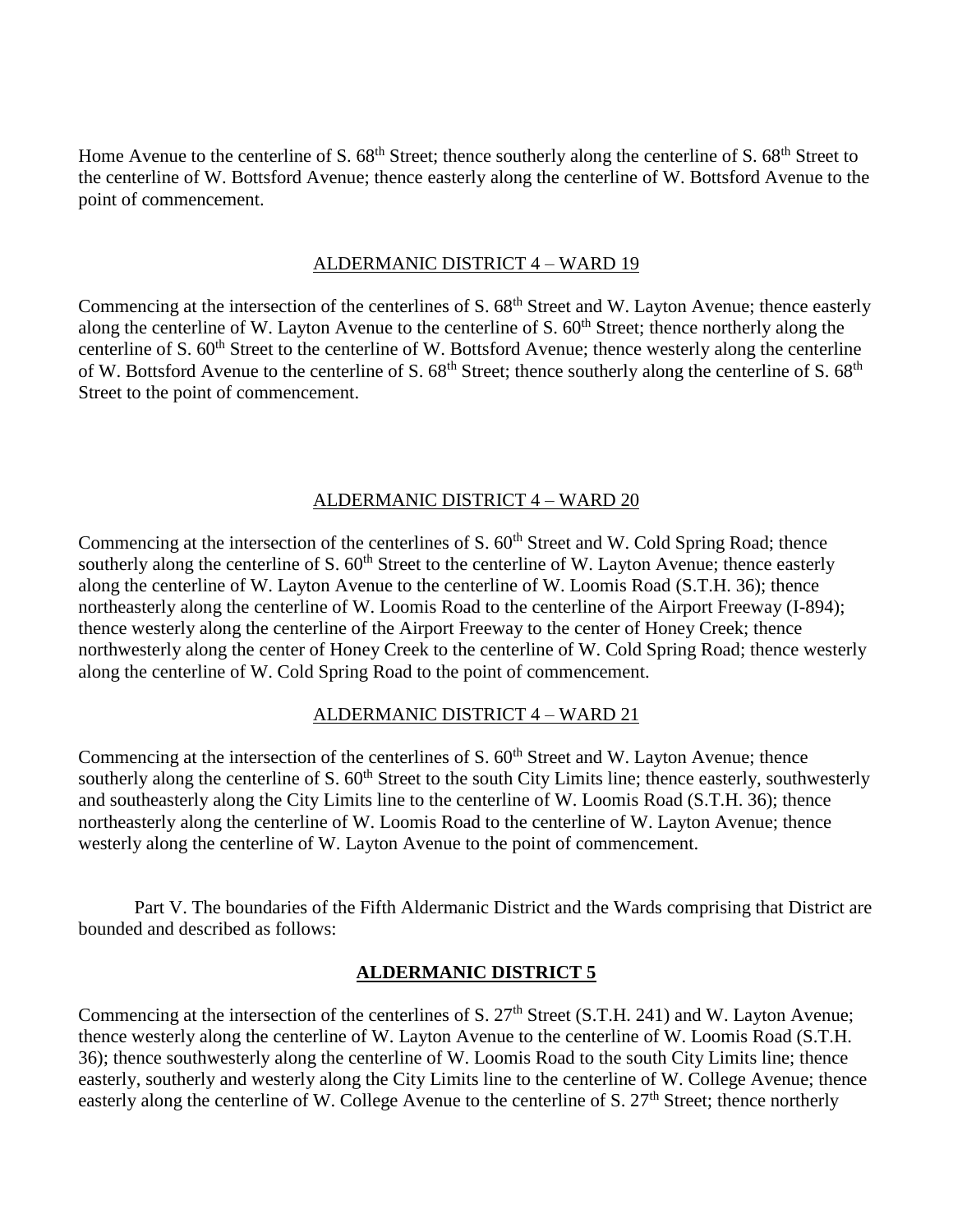along the centerline of S. 27<sup>th</sup> Street to the centerline of W. Ramsey Avenue; thence westerly along the centerline of W. Ramsey Avenue to the easterly City Limits line; thence northerly and westerly along the City Limits line to the centerline of W. Grange Avenue; thence easterly, southerly and northerly along the City Limits line to the centerline of S. 27<sup>th</sup> Street; thence northerly along the centerline of S. 27<sup>th</sup> Street to the point of commencement.

#### ALDERMANIC DISTRICT 5 – WARD 22

Commencing at the intersection of the centerlines of S.  $27<sup>th</sup>$  Street (S.T.H. 241) and W. Layton Avenue; thence westerly along the centerline of W. Layton Avenue to the centerline of S. 43<sup>rd</sup> Street; thence southerly along the centerline S.  $43^{rd}$  Street to the centerline of W. Edgerton Avenue; thence easterly along the centerline of W. Edgerton Avenue to the centerline of S. 31<sup>st</sup> Street; thence southerly along the centerline of S. 31st Street to the centerline of W. Grange Avenue; thence westerly along the centerline of W. Grange Avenue to the southerly City Limits line, which is east of S. Lorene Avenue; thence southerly and easterly along the City Limits line to the centerline of S. 27<sup>th</sup> Street; thence northerly along the centerline of S.  $27<sup>th</sup>$  Street to the point of commencement.

## ALDERMANIC DISTRICT 5 – WARD 23

Commencing at the intersection of the centerlines of S. 31<sup>st</sup> Street and W. Edgerton Avenue; thence westerly along the centerline of W. Edgerton Avenue to the centerline of S. 43<sup>rd</sup> Street; thence southerly along the centerline of S. 43rd Street to the centerline of W. Grange Avenue; thence easterly along the centerline of W. Grange Avenue to the southerly City Limits line; thence southerly, easterly, and northerly along the City Limits line to the centerline of W. Grange Avenue; thence easterly along the centerline of W. Grange Avenue to the centerline of S. 31<sup>st</sup> Street; thence northerly along the centerline of S. 31<sup>st</sup> Street to the point of commencement.

## ALDERMANIC DISTRICT 5 – WARD 24

Commencing at the intersection of the centerlines of S. 43<sup>rd</sup> Street and W. Edgerton Avenue; thence westerly along the centerline of W. Edgerton Avenue to the centerline of W. Loomis Road (S.T.H.36); thence southwesterly along the centerline of W. Loomis Road to the southerly City Limits line; thence easterly, southerly and westerly along the City Limits line to the centerline of W. College Avenue; thence easterly along the centerline of W. College Avenue to the centerline of S. 38<sup>th</sup> Street; thence northerly along the centerline of S. 38<sup>th</sup> Street to the centerline of W. Mangold Avenue; thence easterly along the centerline of W. Mangold Avenue to the centerline of S.  $37<sup>th</sup>$  Street; thence northerly along the centerline of S. 37th Street to the centerline of W. Ramsey Avenue; thence westerly along the centerline of W. Ramsey Avenue to the easterly City Limits line; thence northerly and westerly along the City Limits line to the centerline of W. Grange Avenue; thence westerly along the centerline of W. Grange Avenue to the centerline of S. 43rd Street; thence northerly along the centerline of S. 43rd Street to the point of commencement.